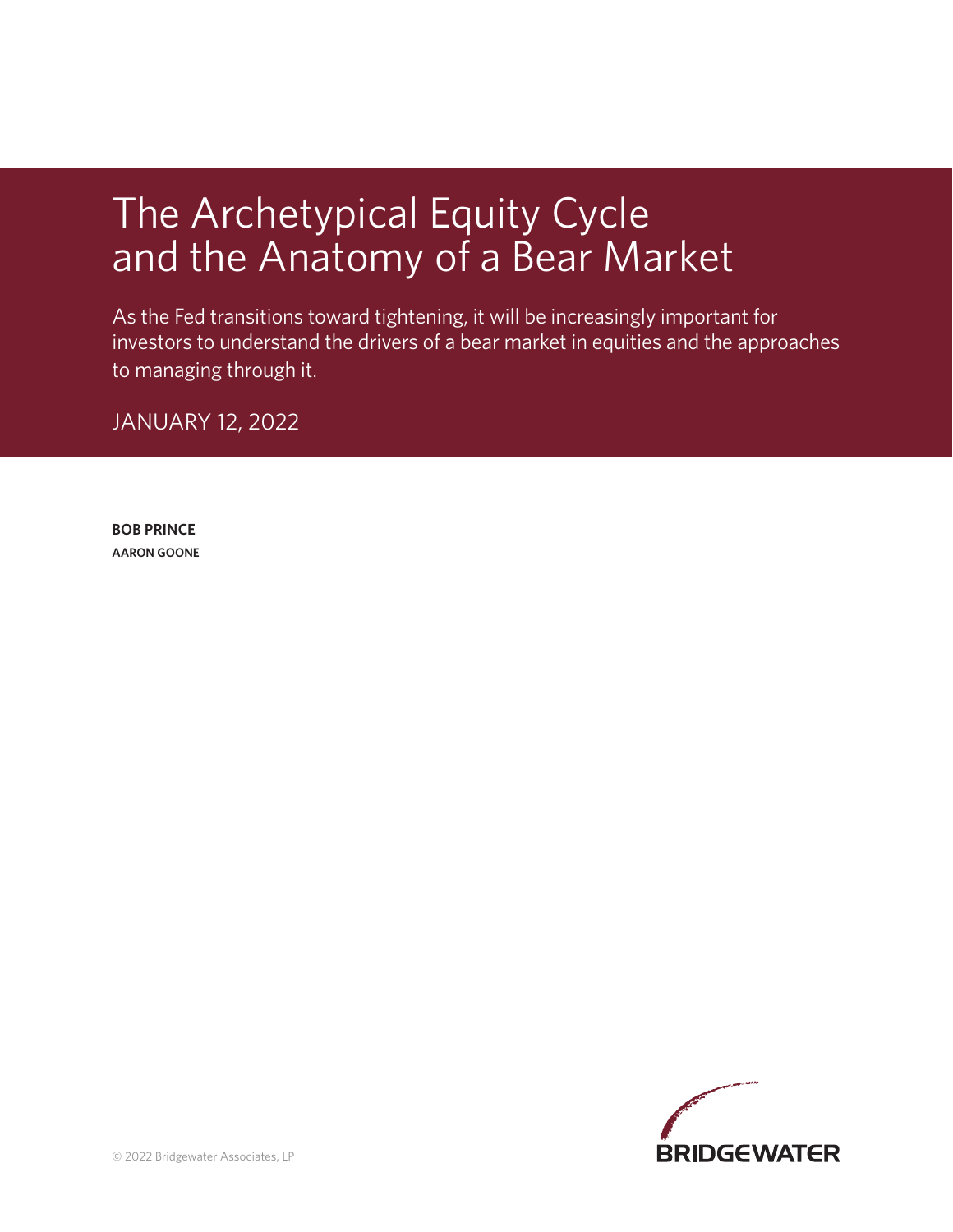While the most all-encompassing perspective of an equity market<br>is from the bottom up, i.e., an aggregation of companies, the top-<br>down influence accounts for a substantial portion of what drives<br>equity markets, and, accor is from the bottom up, i.e., an aggregation of companies, the topdown influence accounts for a substantial portion of what drives equity markets, and, according to our measures, the top-down forces have been fading and are in the process of rolling over. Given this leveling off and the approaching transitions in monetary policies, this is a good time to review the equity cycle, the anatomy of a bear market, and approaches to managing through it.

## Viewing the Equity Cycle Through an All Weather Lens

We make the above observation based on a view of markets that we refer to as an All Weather Lens. This perspective views the pricing of assets as discounting future economic conditions and the returns of assets as driven by how conditions transpire in relation to what is discounted. Viewed through this lens, four major forces account for a substantial portion of what drives equity returns: changes in discounted growth, discounted inflation, discount rates, and risk premiums. Monetary policy and liquidity conditions are an important influence on these conditions.

The equity market and nearly all markets have relatively stable betas to these four forces and their returns reasonably track the beta-weighted sum of these forces. For example, below we show the return of world equities (blue) compared to what you would expect based on the beta-weighted sum of what has been going on with these four forces since early 2020 (red). Up until recently, prices tracked macro conditions closely. In recent months, the fundamental macro pressures have leveled off while equity prices have continued to gradually rise.



The analysis in the above chart is based on the All Weather Lens, which is an analytical approach to assess the behavior of the major drivers of asset performance and their impact on markets during any given period, based on Bridgewater's understanding of global financial markets. Information shown is the result of analyses of actual and simulated market data. Please review the "Important Disclosures and Other Information" located at the end of this research paper.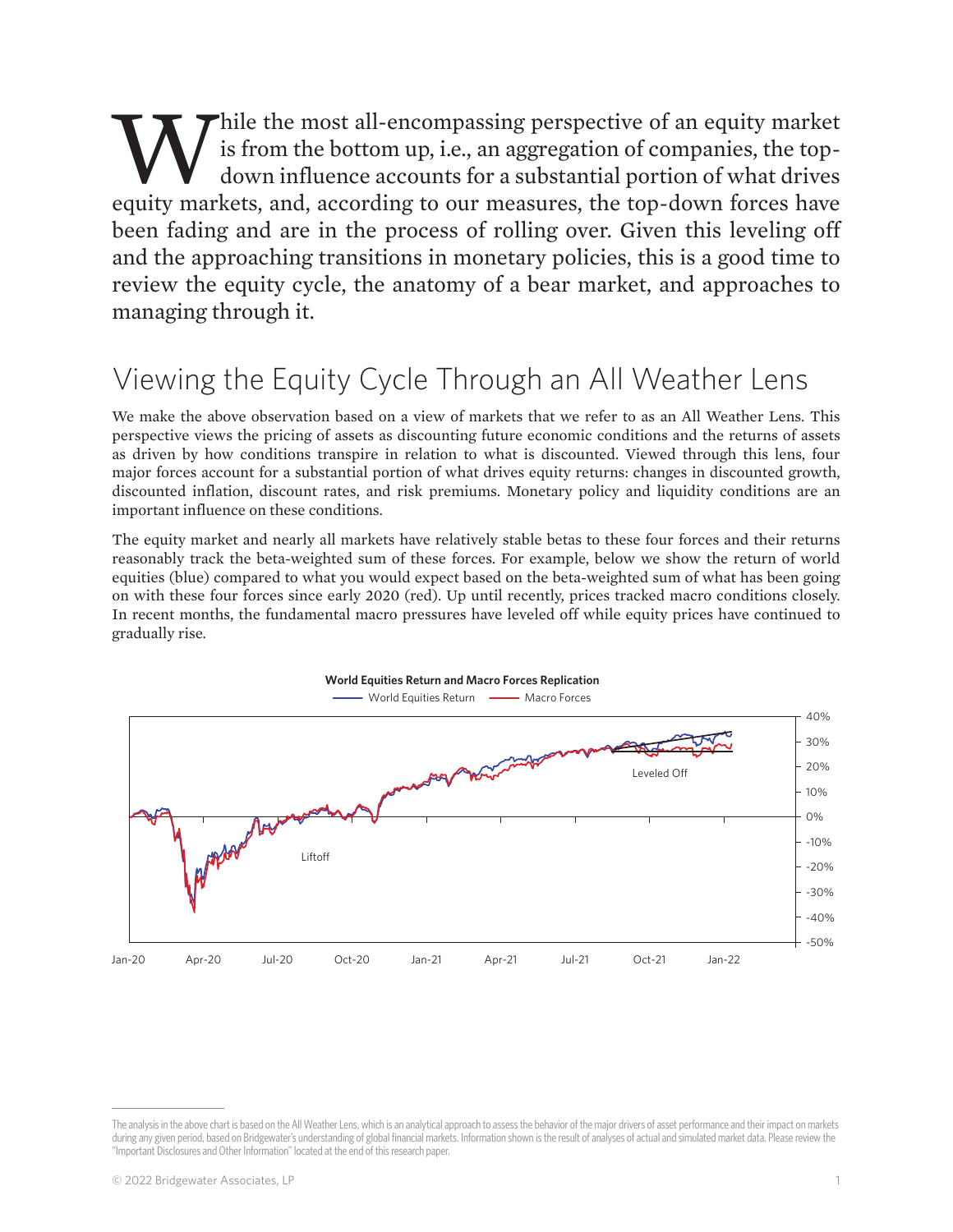# The Influence of the Liquidity Cycle

A key driving force of these conditions is the liquidity cycle, and in particular whether money is moving from cash to assets, in which case it's also moving from cash to spending, or from assets to cash, in which case spending falls. This is primarily under the control of the central bank, though the financial system also plays a role. As illustrated below, in the current cycle, we've transitioned from the stage where massive stimulation pushes risk premiums down and assets and growth up to the stage where growth is now pushing inflation higher. When central banks determine that inflation is a problem, you get a tightening, which reverses the flow of money from assets to cash, pushing risk premiums up and assets down, ultimately slowing growth until inflation is no longer a problem.



### The Anatomy of a Bear Market

The equity market has a relatively stable beta to each of the four key macro conditions across all stages of the cycle. Starting from roughly where we are now, a rise in inflation is a moderate drag. What typically follows is a rise in discount rates from the tightening, which is an additional drag. When the tightening is aggressive enough, you get the rise in risk premiums, which is another incremental drag. And when that causes a credit contraction and downturn in growth, further downward pressure is added. The sum of the forces roughly equates to the size and direction of the equity move. Furthermore, each of these conditions is an influence on the next, such that they tend to unfold in roughly that order. We illustrate the archetypical bear market below. The tipping point will be around the time that the weight of the forces rolls over, though sentiment and flows obviously play a role regarding timing.

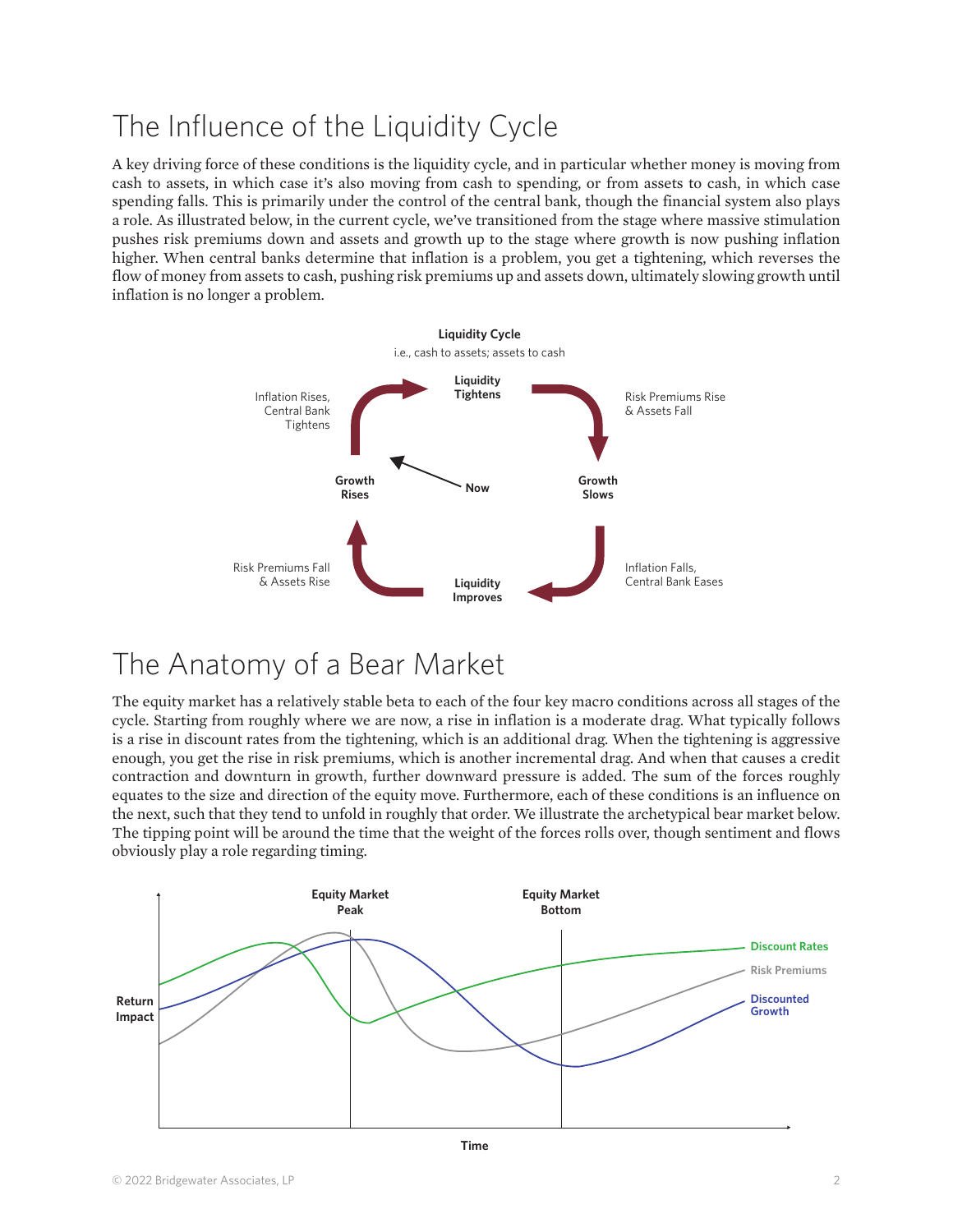This sequence of events means that hedging a bear market or profiting from it is best achieved across the full cycle, from the rise in inflation (breakeven inflation, commodities) and interest rates (short rates, yield curve, long rates) leading into the peak, to the spike in risk premiums (credit spreads, implied volatility), to the decline in discounted growth (stocks versus bonds, cyclicals versus stables, strong versus weak balance sheets), to the eventual decline in inflation (breakeven inflation, commodities) and monetary easing (short rates, yield curve, long rates). In other words, by positioning for each of the forces that cause a bear market, there is a series of opportunities across a diversified set of positions prior to, during, and after the price decline. In fact, because an equity market is a singular package of forces, there is more opportunity for positioning in the pieces than in the package.

The depth of a price decline will depend on the degree of the beta-weighted sum of these forces. But by and large, the difference between a correction (e.g., 10–20% decline) and a bear market (e.g., a greater than 20% decline) is the extent to which the contraction in liquidity and rise in risk premiums passes through to an economic contraction and a collapse in earnings.



You see this in the data shown below, covering 41 bear markets and 30 corrections over the past 100 years in the four largest developed world markets. In corrections of 10–20%, the price decline is mainly comprised of a rise in risk premiums and fall in P/Es, and the change in earnings and economic growth is not much. In bear market declines of 20% or more, the price impact of the earnings decline is much bigger than the impact of risk premiums due to a deeper contraction in the economy.

|                      | <b>Equity Drawdown</b> | Impact of P/Es | $\Delta$ in Earnings | $\Delta$ in Real Economy<br>(vs Potential) |  |  |  |  |  |  |
|----------------------|------------------------|----------------|----------------------|--------------------------------------------|--|--|--|--|--|--|
| Corrections (10-20%) | $-15%$                 | $-13%$         | $-2%$                | $-1\%$                                     |  |  |  |  |  |  |
| Bear Markets (>20%)  | $-37%$                 | $-13%$         | $-28%$               | $-5%$                                      |  |  |  |  |  |  |

**Average During Equity Market Drawdowns**

Going to the individual cases, the following table shows the beta-weighted influence of inflation, discount rates, risk premiums, and discounted growth in the year leading up to the top, the move from the peak to the bottom, and the year after the bottom for all of the equity bear markets (defined as a decline of more than 20%) across five major economies since 1900. What you see is that in the year leading into the peak, discount rates are generally a negative influence as monetary policy is beginning to tighten, typically due to rising inflation, which is also a drag, but risk premiums and growth are still a favorable influence as the tightening has not yet begun to bite. From peak to trough, you see that rising risk premiums and falling growth are almost always big negative influences, discount rates have become a positive as central banks ease, and typically inflation remains a drag but with variations depending on the nature of the inflation cycle. In the year following the trough, discount rates remain a positive influence, with that easing passing through to a decline in risk premiums and eventually to a pickup in discounted growth.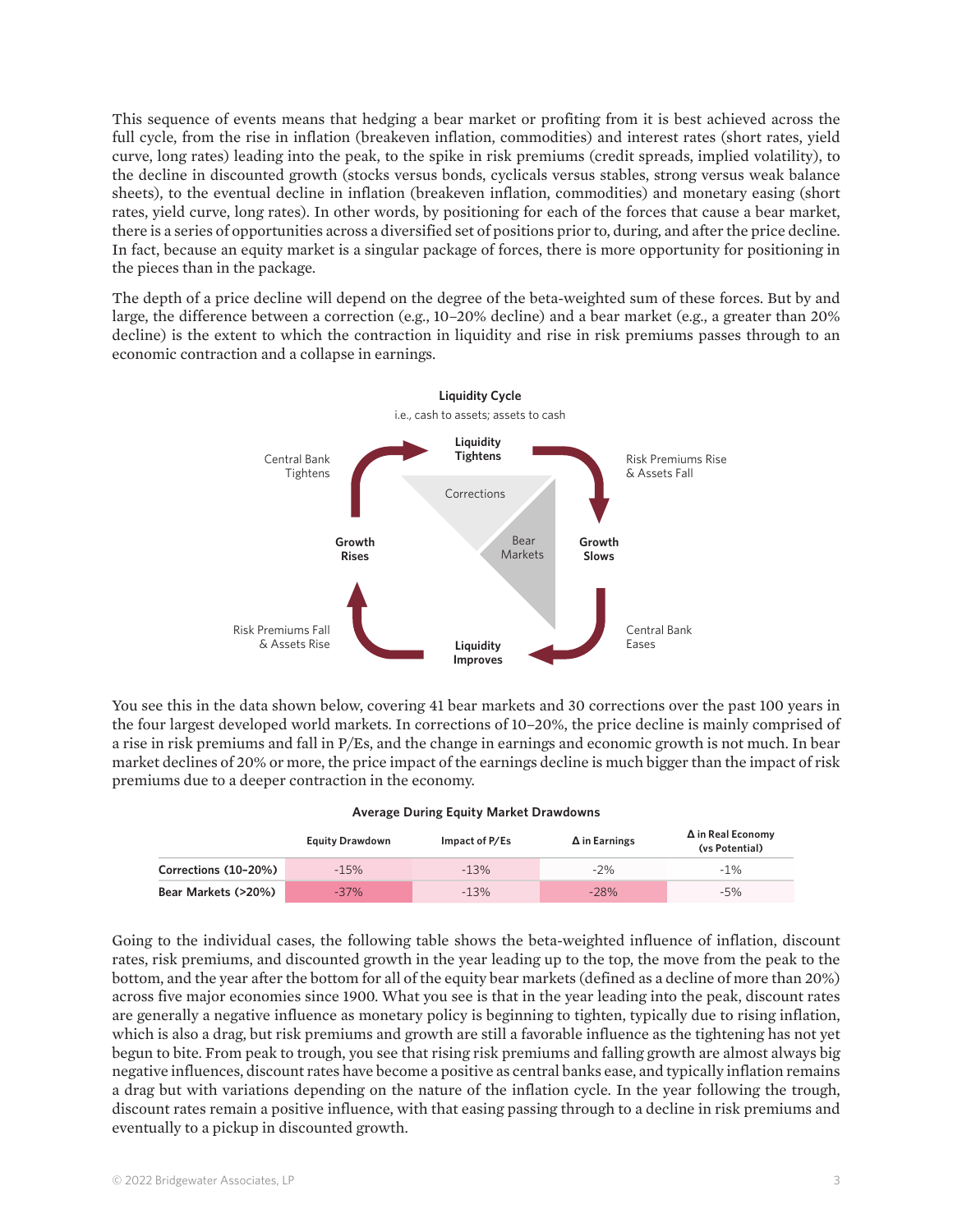|                            | <b>During Year Prior to Peak</b> |                    |               |                       | <b>Peak to Bottom</b> |         |                                        |               | <b>During Year After Bottom</b> |              |     |                                        |                      |                |              |
|----------------------------|----------------------------------|--------------------|---------------|-----------------------|-----------------------|---------|----------------------------------------|---------------|---------------------------------|--------------|-----|----------------------------------------|----------------------|----------------|--------------|
|                            |                                  | Equities Inflation | Disc<br>Rates | <b>Disc</b><br>Growth | <b>Risk</b><br>Prem   |         | Equities $\overline{\text{Inflation}}$ | Disc<br>Rates | <b>Disc</b><br>Growth           | Risk<br>Prem |     | Equities $\overline{\text{Inflation}}$ | <b>Disc</b><br>Rates | Disc<br>Growth | Risk<br>Prem |
| USA 1906-1907              | 6%                               | $-15%$             | $-1%$         | 3%                    | 5%                    | $-39%$  | $-18%$                                 | $-5%$         | $-26%$                          | $-20%$       | 25% | 9%                                     | 20%                  | 9%             | $-22%$       |
| USA 1912-1914              | 14%                              | 2%                 | $-11%$        | 10%                   | 19%                   | $-31%$  | $-9%$                                  | $-3%$         | $-20%$                          | $-20%$       | 25% | $-6%$                                  | 20%                  | 11%            | $-5%$        |
| USA 1916-1917              | 12%                              | $-21%$             | 0%            | $-2%$                 | 25%                   | $-26%$  | $-39%$                                 | $-9%$         | $-41%$                          | 16%          | 14% | $-16%$                                 | 1%                   | $-12%$         | 14%          |
| USA 1919-1921              | 23%                              | $-8%$              | 8%            | $-5%$                 | 4%                    | $-22%$  | 3%                                     | $-14%$        | $-5%$                           | $-25%$       | 26% | 24%                                    | 6%                   | 17%            | 2%           |
| USA 1929-1932              | 36%                              | 3%                 | 0%            | 28%                   | 7%                    | $-139%$ | 38%                                    | 19%           | $-59%$                          | $-138%$      | 51% | 17%                                    | 0%                   | 18%            | 8%           |
| USA 1937-1938              | 23%                              | $-7%$              | $-2%$         | 3%                    | 14%                   | $-36%$  | 1%                                     | 0%            | $-15%$                          | $-16%$       | 21% | 7%                                     | 0%                   | 2%             | 0%           |
| USA 1946-1946              | 29%                              | 0%                 | 2%            | 3%                    | 7%                    | $-20%$  | $-22%$                                 | 5%            | $-14%$                          | 7%           | 9%  | $-17%$                                 | 1%                   | $-4%$          | 17%          |
| USA 1968-1970              | 8%                               | $-5%$              | 11%           | $-5%$                 | $-6%$                 | $-34%$  | $-37%$                                 | 6%            | 11%                             | $-41%$       | 25% | 8%                                     | 3%                   | $-12%$         | 24%          |
| USA 1973-1974              | 10%                              | -8%                | $-5%$         | 9%                    | 9%                    | $-54%$  | $-68%$                                 | 1%            | $-10%$                          | $-2%$        | 19% | $-6%$                                  | 4%                   | $-6%$          | 7%           |
| USA 1980-1982              | 23%                              | $-7%$              | $-29%$        | 23%                   | 24%                   | $-24%$  | 15%                                    | $-23%$        | 3%                              | $-36%$       | 43% | 16%                                    | 22%                  | 1%             | 5%           |
| USA 2000-2002              | 13%                              | $-7%$              | $-8%$         | 10%                   | 15%                   | $-42%$  | $-4%$                                  | 40%           | $-45%$                          | $-47%$       | 12% | $-5%$                                  | 2%                   | 2%             | 9%           |
| USA 2007-2009              | 9%                               | -2%                | 5%            | 2%                    | $-1\%$                | $-54%$  | 10%                                    | 17%           | $-36%$                          | $-43%$       | 31% | $-5%$                                  | 5%                   | 6%             | 12%          |
| EUR 1960-1967              | 35%                              | 9%                 | $-14%$        | 22%                   | 33%                   | $-28%$  | $-11%$                                 | $-7%$         | $-50%$                          | $-1%$        | 22% | 4%                                     | 1%                   | 3%             | 17%          |
| EUR 1969-1971              | 18%                              | $-8%$              | $-8%$         | 20%                   | 11%                   | $-29%$  | $-16%$                                 | 11%           | $-22%$                          | $-42%$       | 15% | $-2%$                                  | 7%                   | $-13%$         | 23%          |
| EUR 1973-1978              | 12%                              | $-19%$             | $-1%$         | 3%                    | 21%                   | $-60%$  | $-45%$                                 | 12%           | $-35%$                          | $-44%$       | 13% | 1%                                     | $-12%$               | $-3%$          | 16%          |
| EUR 1986-1988              | 34%                              | 19%                | 3%            | 3%                    | 1%                    | $-32%$  | $-1\%$                                 | 7%            | $-3%$                           | $-31%$       | 25% | $-3%$                                  | 3%                   | 10%            | 13%          |
| EUR 1990-1992              | 12%                              | 6%                 | $-5%$         | 17%                   | $-13%$                | $-41%$  | 10%                                    | $-13%$        | $-11%$                          | $-28%$       | 28% | 6%                                     | 26%                  | $-3%$          | $-10%$       |
| EUR 2000-2003              | 39%                              | -6%                | $-11\%$       | 26%                   | 28%                   | $-80%$  | $-10%$                                 | 24%           | $-50%$                          | $-42%$       | 35% | 1%                                     | 0%                   | 8%             | 10%          |
| EUR 2007-2009              | 23%                              | 3%                 | $-7%$         | 11%                   | 5%                    | -59%    | 1%                                     | 15%           | $-29%$                          | $-40%$       | 30% | 0%                                     | 1%                   | 6%             | 11%          |
| JPN 1957-1957              | 22%                              | 10%                | $-15%$        | 18%                   | 5%                    | $-20%$  | $-3%$                                  | $-2%$         | 11%                             | $-14%$       | 22% | 28%                                    | 8%                   | $-2%$          | $-5%$        |
| JPN 1960-1965              | 20%                              | $-5%$              | $-5%$         | 16%                   | 0%                    | $-22%$  | $-2%$                                  | 9%            | $-34%$                          | $-17%$       | 29% | $-7%$                                  | 7%                   | 2%             | 4%           |
| JPN 1972-1975              | 66%                              | $-2%$              | 8%            | 11%                   | 18%                   | $-38%$  | $-99%$                                 | $-13%$        | $-1%$                           | 12%          | 11% | 9%                                     | 13%                  | $-4%$          | $-13%$       |
| JPN 1989-1992              | 17%                              | $-2%$              | $-18%$        | 15%                   | 22%                   | $-95%$  | $-11%$                                 | 17%           | $-40%$                          | $-62%$       | 23% | 14%                                    | 7%                   | $-3%$          | $-6%$        |
| JPN 2000-2003              | 18%                              | -3%                | 0%            | 7%                    | 9%                    | $-74%$  | $-28%$                                 | 23%           | $-45%$                          | $-29%$       | 44% | $-3%$                                  | 2%                   | 25%            | 19%          |
| JPN 2007-2009              | 15%                              | 2%                 | $-7%$         | 8%                    | 11%                   | $-65%$  | 24%                                    | $-21%$        | $-33%$                          | $-52%$       | 23% | $-11%$                                 | 29%                  | 4%             | $-2%$        |
| GBR 1937-1940              | 6%                               | $-9%$              | 2%            | 3%                    | 7%                    | $-28%$  | $-17%$                                 | 4%            | $-55%$                          | $-2%$        | 12% | $-13%$                                 | 3%                   | $-16%$         | 17%          |
| GBR 1961-1962              | 18%                              | $-4%$              | 12%           | 12%                   | $-2%$                 | $-25%$  | $-4%$                                  | 7%            | $-22%$                          | $-24%$       | 12% | 4%                                     | -5%                  | $-8%$          | 22%          |
| GBR 1969-1970              | 31%                              | $-10%$             | 11%           | 14%                   | $-2%$                 | $-33%$  | $-14%$                                 | 7%            | $-12%$                          | $-23%$       | 20% | $-3%$                                  | 28%                  | $-8%$          | $-6%$        |
| GBR 1972-1974              | 38%                              | 13%                | 17%           | $-15%$                | 23%                   | $-112%$ | $-132%$                                | $-7%$         | $-11%$                          | $-41%$       | 86% | 7%                                     | 3%                   | $-5%$          | 47%          |
| GBR 1987-1987              | 35%                              | 6%                 | $-7%$         | 17%                   | 10%                   | $-24%$  | 3%                                     | 5%            | $-9%$                           | $-14%$       | 4%  | $-6%$                                  | 3%                   | $-3%$          | 0%           |
| GBR 1999-2003              | 12%                              | $-9%$              | $-20%$        | 11%                   | 22%                   | $-47%$  | $-4%$                                  | 22%           | $-17%$                          | $-40%$       | 15% | $-5%$                                  | 0%                   | 6%             | 5%           |
| GBR 2007-2009              | 8%                               | $-1%$              | 1%            | 7%                    | $-4%$                 | $-40%$  | $-1%$                                  | 24%           | $-21%$                          | $-36%$       | 28% | $-3%$                                  | 2%                   | 5%             | 10%          |
| AUS 1951-1952              | 31%                              | $-18%$             | 29%           | 3%                    | 18%                   | $-28%$  | $-12%$                                 | $-1%$         | $-28%$                          | $-18%$       | 1%  | $-2%$                                  | $-45%$               | $-5%$          | 15%          |
| AUS 1969-1974              | 10%                              | $-8%$              | $-8%$         | 12%                   | 2%                    | $-58%$  | $-102%$                                | $-13%$        | $-23%$                          | $-18%$       | 18% | $-11%$                                 | 50%                  | $-7%$          | $-26%$       |
| AUS 1980-1982              | 45%                              | $-1%$              | $-28%$        | 34%                   | 15%                   | $-54%$  | $-7%$                                  | $-37%$        | 10%                             | $-44%$       | 19% | 0%                                     | 41%                  | $-7%$          | $-23%$       |
| AUS 1987-1990              | 48%                              | 6%                 | 14%           | 11%                   | $-9%$                 | $-64%$  | 1%                                     | $-3%$         | $-11%$                          | $-26%$       | 15% | 15%                                    | 13%                  | $-5%$          | $-15%$       |
| AUS 2007-2009              | 23%                              | 3%                 | $-3%$         | 12%                   | 2%                    | $-60%$  | 1%                                     | 13%           | $-34%$                          | $-27%$       | 29% | 2%                                     | $-9%$                | 14%            | 9%           |
| Average                    | 23%                              | $-3%$              | $-2%$         | 10%                   | 10%                   | -47%    | $-16%$                                 | 3%            | $-23%$                          | $-29%$       | 24% | 1%                                     | 7%                   | 1%             | 5%           |
| % in Expected<br>Direction | ۰.                               | 68%                | 59%           | 89%                   | 78%                   | ۰.      | 70%                                    | 57%           | 89%                             | 92%          | ۰.  | 49%                                    | 89%                  | 49%            | 68%          |

#### **Equities Bear Market Cases**

The analysis in the above chart is based on the All Weather Lens, which is an analytical approach to assess the behavior of the major drivers of asset performance and their impact on markets during any given period, based on Bridgewater's understanding of global financial markets. Information shown is the result of analyses of actual and simulated market data. Please review the "Important Disclosures and Other Information" located at the end of this research paper.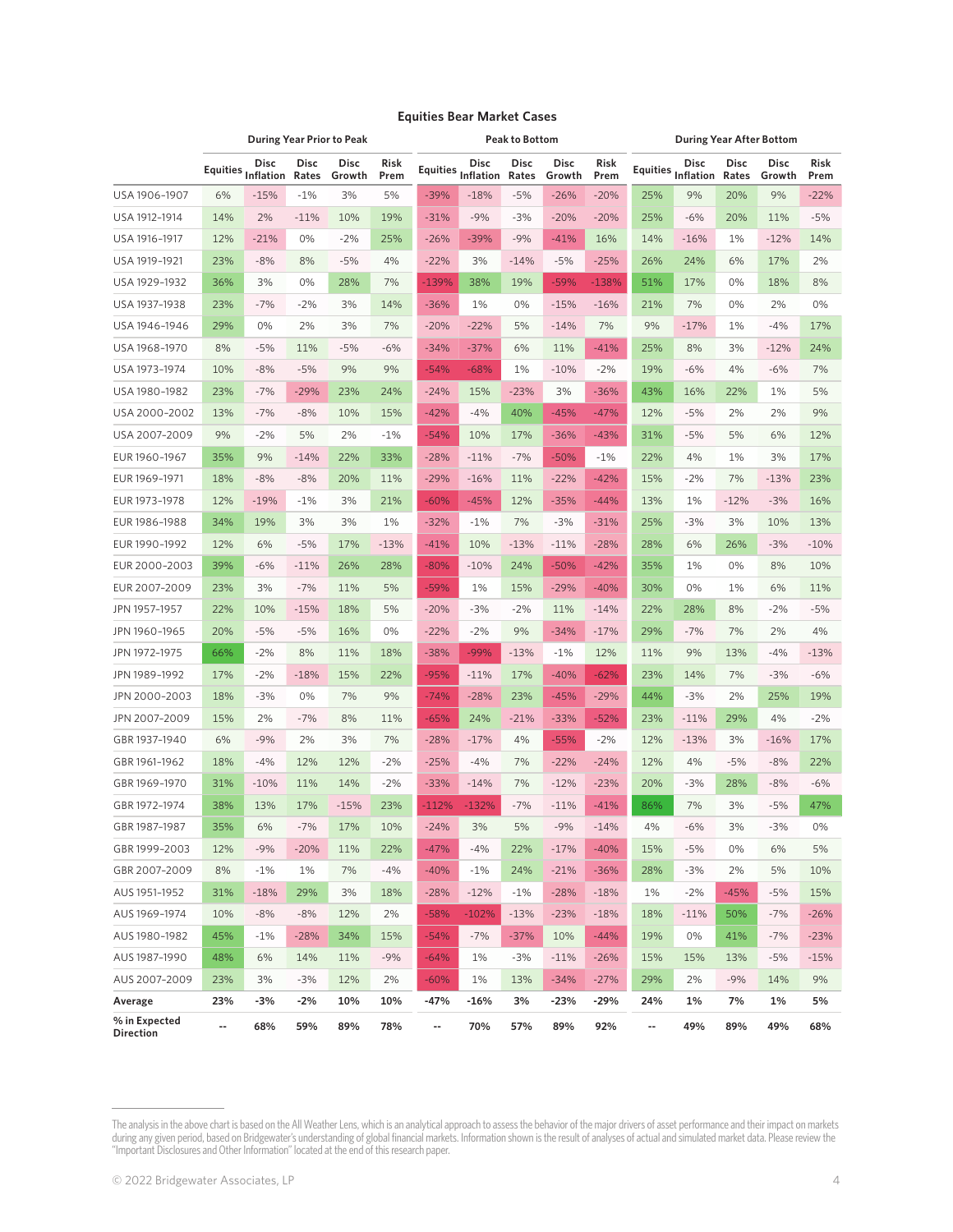# On a Forward-Looking Basis, Macro Influences Are Continuing to Roll Over

The following chart shows our forward-looking estimates of these macro conditions and their estimated betaweighted impact on global equities. As shown, during the early phase of the liftoff, forward-looking pressures were positive from all four influences. Over time, leading indicators of these macro influences have gradually waned and are now on balance moderately negative globally. Of course, flows, sentiment, and the circumstances of companies are required for a holistic view of equity markets and are not reflected in this chart. And there are differences across countries. But what it does convey is that the macro environment that we are headed into is far less supportive than what has existed over the past couple of years.



The analysis in the above chart is based on the All Weather Lens, which is an analytical approach to assess the behavior of the major drivers of asset performance and their impact on markets during any given period, based on Bridgewater's understanding of global financial markets. Information shown is the result of analyses of actual and simulated market data. Please review the "Important Disclosures and Other Information" located at the end of this research paper.